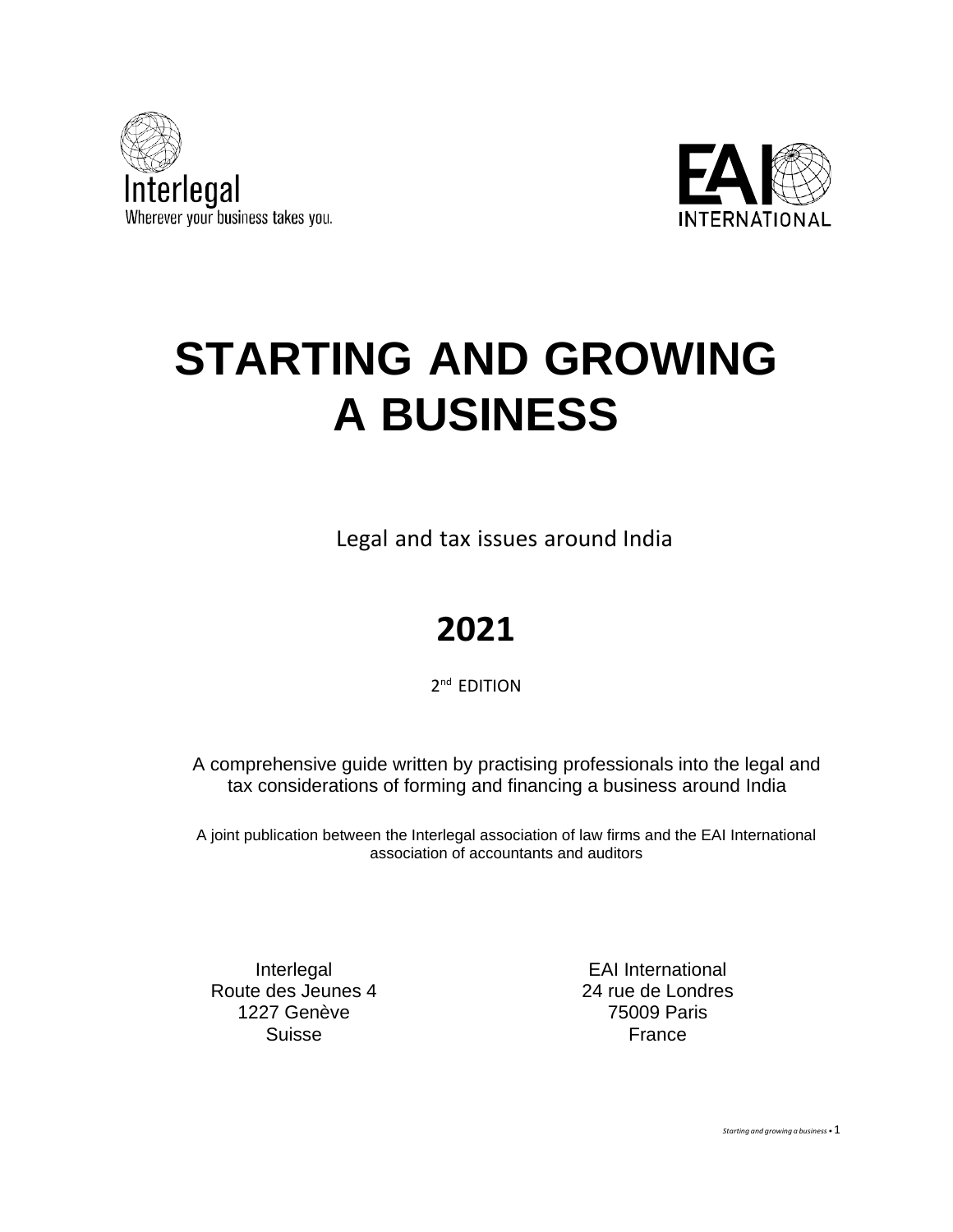# **India**



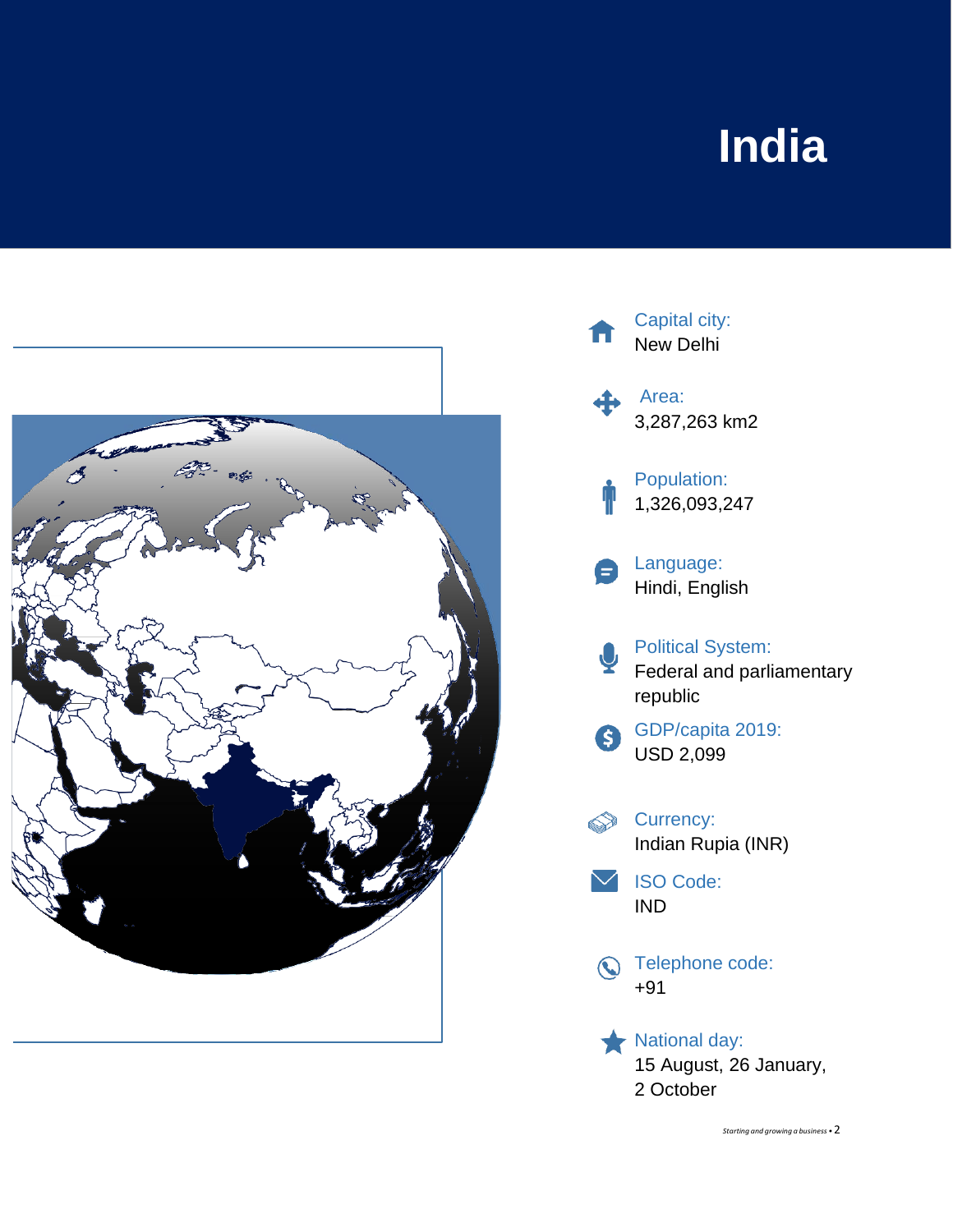# **India**

# **Legal Overview**

## **Executive Summary**

The Foreign Direct Investment (FDI) policy has been dramatically liberalized since the evolution of economic reforms in India.

FDI up to 100% is allowed under the automatic route in most sectors/ activities subject to certain recently imposed restrictions. However, for FDI in activities not covered under the automatic route, prior government approval is required to be obtained. Recently, the FDI norms have been tightened for the neighboring countries and now the investors from countries that share land border with India would be required to obtain prior government approval before infusing FDI in India.

#### **Registered Companies and Partnerships**

A foreign body corporate can use the following corporate structures to enter the Indian market:

- Incorporating a wholly owned subsidiary or through a joint venture.
- Incorporating a Limited Liability Partnership; or
- Setting up a liaison office/project office/branch office.

A company that is incorporated in India is deemed as a resident of India for taxation purposes.

A foreign company is deemed as a resident of India for taxation purposes if its 'Place of Effective Management' is in India in a given financial year.

Some business trade as partnerships. Following the introduction into Indian law of Limited Liability Partnerships (LLPs) as a legal entity, traditional partnerships are, however, becoming less popular because of the unlimited liability leading to significant potential exposure of the individual partners.

LLPs enjoy various tax advantages such as lower tax rates, no dividend distribution tax or wealth tax, hence, it is more economical in comparison to a company.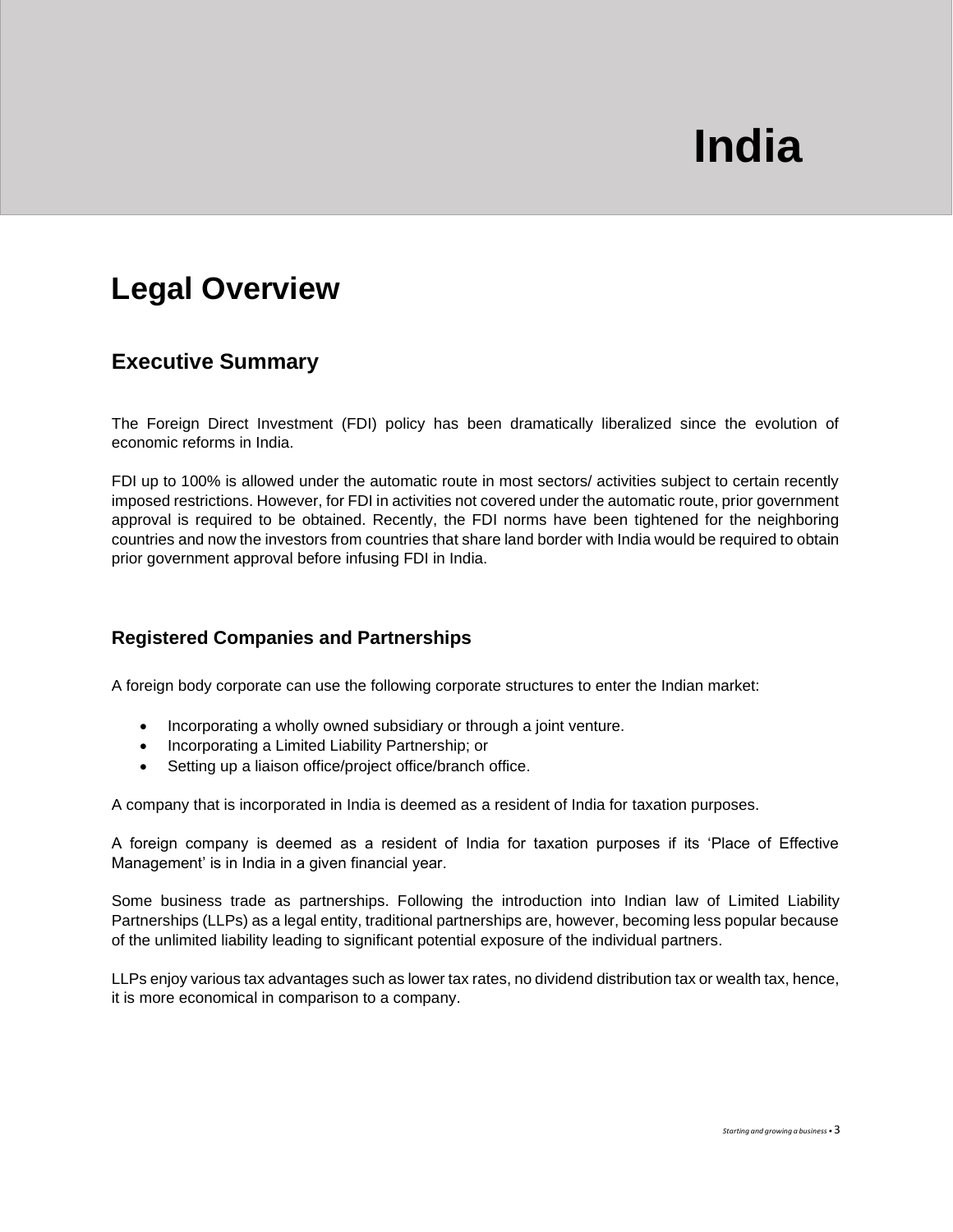# **Classification of Registered Compagnies**

In India, companies are incorporated under the following three broad categories:

Companies limited by shares can either be a private or a public company. The majority of companies registered in India are private companies limited by shares because of the exemptions available to them in comparison to public limited companies.

Companies limited by a guarantee. These companies are normally incorporated for non-profit making functions, with no share capital and members rather than shareholders. The members contribute a predetermined amount towards the assets of the company in the event of the company being wound up. Examples of companies which fall under this category are trade associations and co-operative societies for promoting social objects.

Companies with unlimited liability which may or may not have share capital. These companies are not very popular nor prevalent since the shareholders/members have unlimited liability in the event of the company being wound up.

## **Memorandum and Articles of Association**

The memorandum of association and the articles of association form the constitutional documents of a company. Recently as a part of ease of doing business, the government has mandated filing of eMoA (electronic memorandum of association) and eAoA (electronic articles of association), except in following cases:

- Section 8 company (non-profit organization), or
- Where all or any of the non-individual first subscribers are based outside India, or
- Part I Section 8 company (i.e. where any company is in the process of getting converted into a Section 8 company), or
- Number of subscribers are more than seven, or
- Individual foreign subscribers who are visiting India but do not possess a valid business visa.

The memorandum of association forms the foundation on which a company's structure is built. It defines the scope of a company's activities and provides basic details about the initial subscribers of the company.

The articles of association form the by-laws and rules which in turn de- fine the rights, duties and powers of the management of a company, the form in which the business of the company is to be carried on and how the shareholders can exert their control over the board of directors.

There are statutorily prescribed formats for the memorandum and the articles of association, however, companies can amend them according to their business requirements.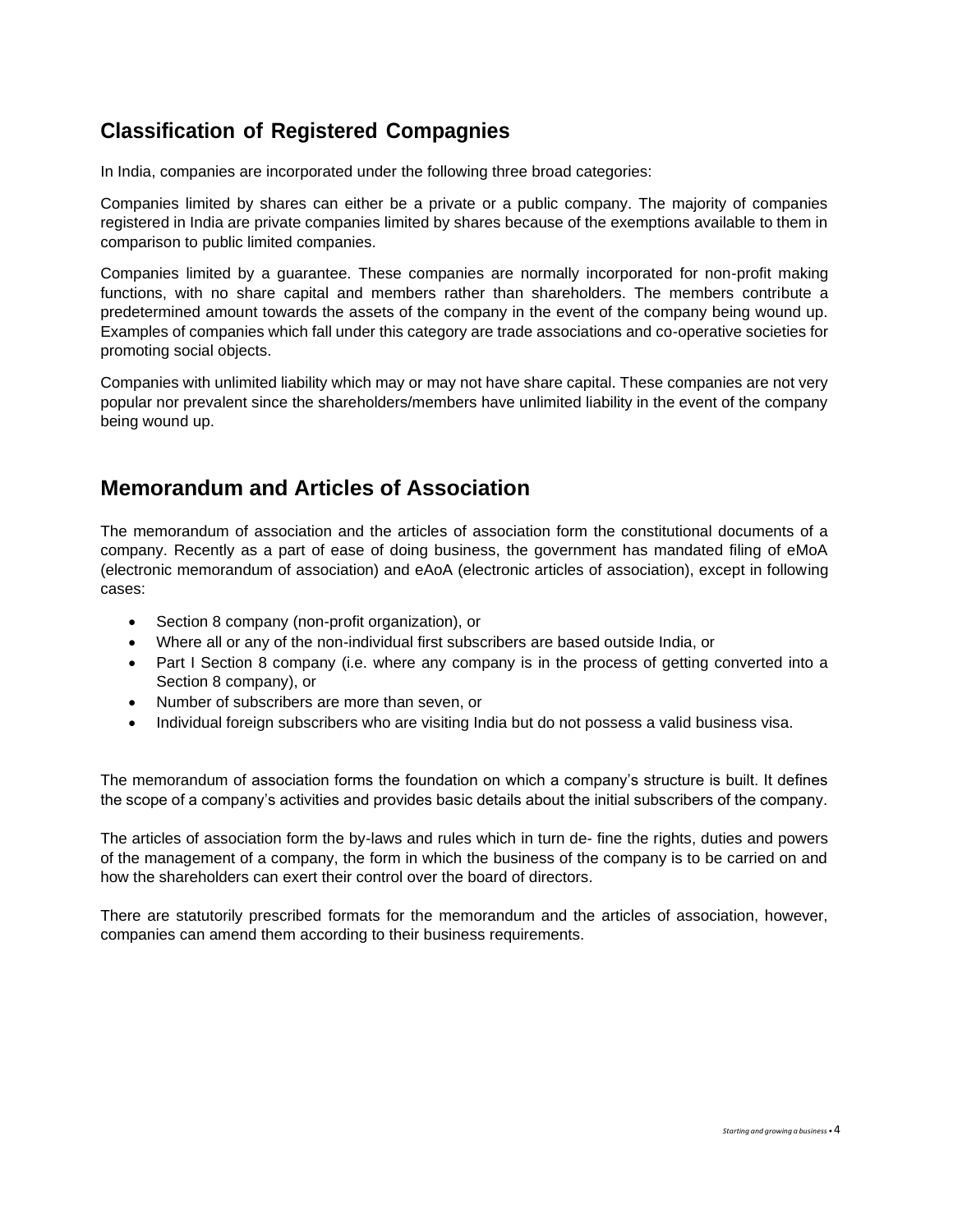# **Share Capital**

Share Capital is categorized into authorized and paid-up/subscribed share capital.

The paid-up share capital of a company refers to the contribution in- vested by the shareholders from time to time. The subscribed share capital determines the liability of the shareholders towards the company.

# **Public offer of Shares**

A public offer is the offer of shares of a company to the general public and can be initiated through an Initial Public Offer. A public company can offer to sell its shares in the primary market by listing its shares on recognized stock exchanges, such as the Bombay Stock Exchange (BSE) or the National Stock Exchange (NSE). The listing of shares helps to enhance the company's value in the long term; however, the company must comply with detailed listing regulations if it wishes to publicly list its shares.

Overall, listing is an expensive and extensive process, which involves many complex legal rules and procedures that must be followed in or- der to sustain in the public share market.

# **General Meetings**

There are various decisions relating to a company that require the assent of the shareholders, particularly matters which directly concern the interests of the shareholders. Therefore, it is necessary to hold a general meeting/shareholder meeting to approve such decisions.

Each financial year, every company is required to hold an annual general meeting (AGM) in order for financial statements to be approved by the shareholders. The quorum of a valid AGM varies depending on whether the company is public or private. In a public company the mandatory quorum is 5/15/30 members (on the basis of the total number of members), however in a private company it is only 2 members.

In addition to the AGM, the board of directors may, whenever it deems necessary, call an extraordinary general meeting (EGM), so that the members of the company can approve specific matters. However, over the past few years, private companies have been exempted from obtaining shareholders' approval in an EGM, for certain decisions and these can be approved in a board meeting.

Given the difficulties faced by the stakeholders on account of the threat posed by COVID-19, the Government has allowed conducting general meetings through video conferencing (VC) or other audiovisual means (OAVM) till December 31, 2021. It is a possibility that to ease the difficulties in relation to conduct of meetings, this requirement may get introduced as a provision under the Indian Companies Act.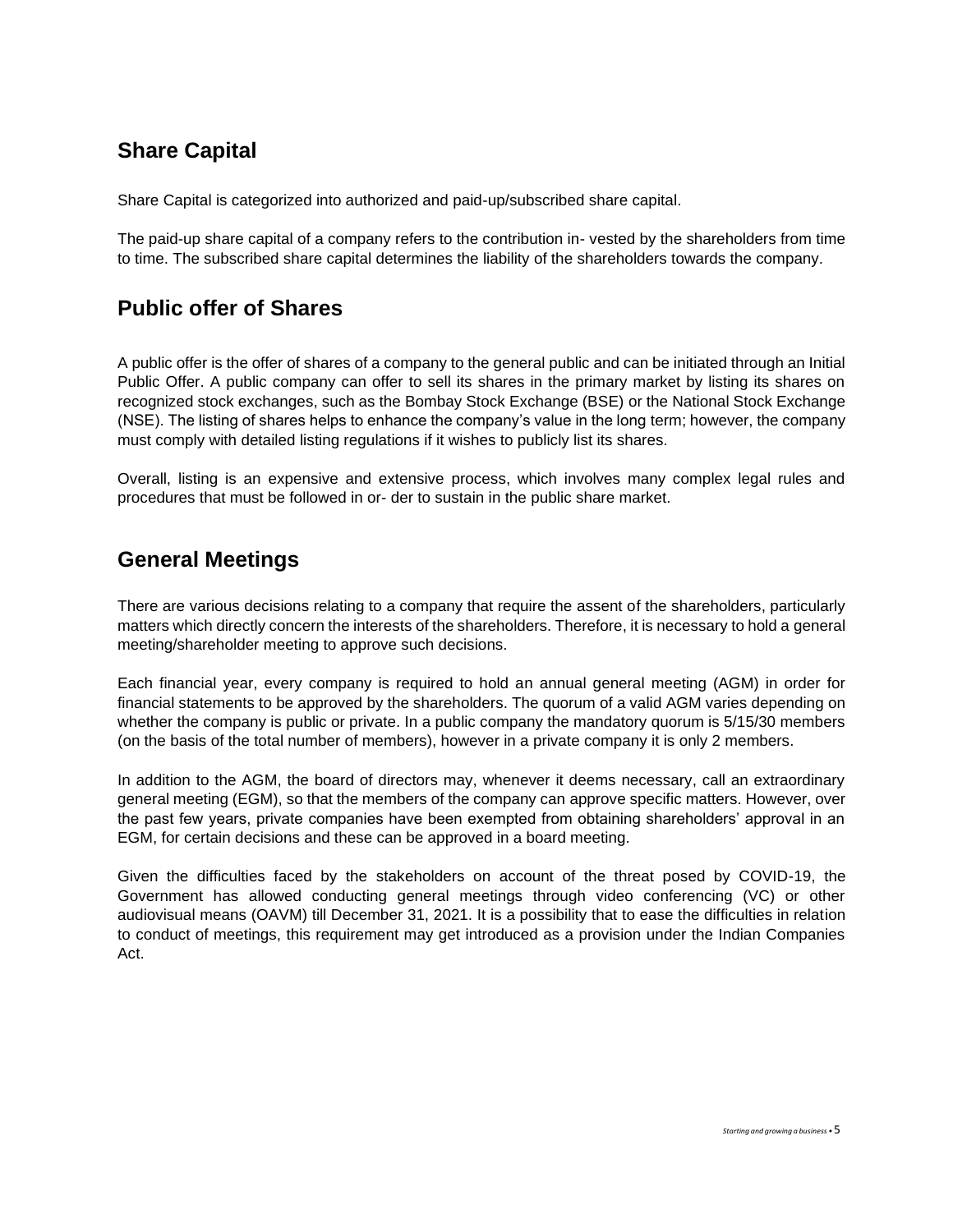# **Directors**

A public company must have a minimum of three directors and a private company must have a minimum of two directors.

Each director owes a fiduciary duty towards the company. Fiduciary duties are established under law and in the articles of association of each company.

In India, foreign residents can also become directors of a company. However, the company must have at least one director who, during a given financial year, has been staying in India for a total period of not less than 182 days. Every director who has been allotted Director Identification Number (DIN), is now mandatorily required to file his KYC with the Ministry of Corporate Affairs.

# **Financing of a company**

There are different ways to finance a company which are as follows:

- Investment in the share capital by shareholders or preferred investors.
- Issuing debentures or convertible note.
- Unsecured loans from directors and their relatives.
- Inter-corporate deposits.
- Bank finance; and/or
- Grants from the government in case of NPOs and start-up companies.

Before availing any financial facility, a company should, however, ensure that it complies with the applicable laws.

Directors may be required to give personal guarantees, in order for the company to take loans from banks and financial institutions. In these cases, the advantage of limited liability is negated.

# **Commencement of Business**

In India, before a company may commence its business, it needs to fulfil various statutory requirements, such as obtaining a Certificate for Commencement of Business from Registrar of Companies along with other relevant licenses for operating its business, applying for tax registrations and opening a corporate bank account.

To make the process smoother, tax registrations are issued along with the Certificate of Incorporation. It takes a maximum of 7 days to register a company in India.

For an overseas company to commence its business in India, the entire process of attaining operational status in the market takes around 4 to 8 weeks.

Within 180 days post incorporation, a company (including a foreign subsidiary) is required to file an application for commencement of business, certifying that the share subscription amount from the initial subscribers has been received and the e-form for verification of registered office has been duly filed with the Registrar of Companies.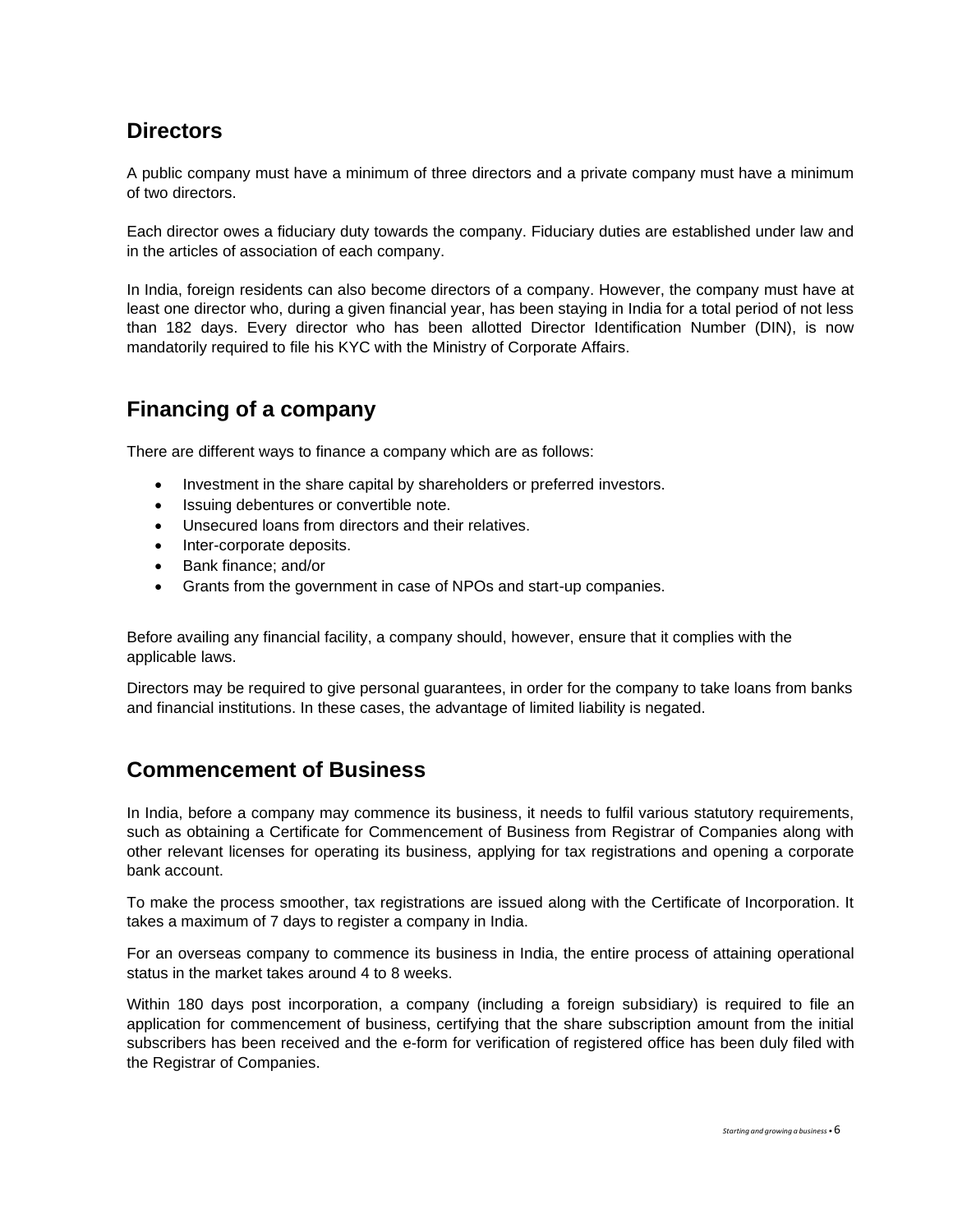## **Mergers and acquisitions**

Over the last few years, merger procedures have been simplified and the courts are no longer involved to approve mergers, as all mergers are now approved by the tribunal established by the Central Government. Fast track mergers have been introduced for mergers of two or more small companies and mergers of subsidiaries with their holding company. Companies, other than small companies and wholly owned subsidiaries, must follow a slightly more extensive process.

Private limited companies are usually sold or acquired through private negotiations. Share-purchases are where one entity acquires the shares of another. Sometimes it is preferable to purchase the business of another entity, leaving liabilities with the target corporate entity and this is referred to as an 'asset-purchase'. The sale of shares in a private company are usually conducted confidentially with a small number of interested parties on a preferential basis.

In contrast, takeovers of public listed companies in India are strictly governed by the Takeover Code.

# **Corporate Insolvency**

In India, the law in relation to insolvency and bankruptcy of a company has seen a tremendous change over the last few years with the intro- duction of the concept of 'creditor in possession' instead of 'debtor in possession' which basically implies that the control with respect to the insolvency proceedings lies with the creditor instead of the deb- tor. Furthermore, more emphasis is now given to reviving an insolvent company and that too in a time bound manner. Under the Insolvency and Bankruptcy Code, 2016 ("IBC"), debtor i.e. a defaulting company and creditor both can initiate 'insolvency' proceedings. Once a default in repayment occurs, creditors can gain control over company's assets and take decisions to resolve insolvency of such company by initiating corporate insolvency resolution proceedings ("CIRP") against the defaulting company.

If a company is under financial losses or unable to pay of their debts, the procedures include reviving such company by the creditors through a qualified insolvency resolution professional ("RP") and liquidation in the event it is impossible to revive the company.

Upon commencement of the CIRP, the management of the company is taken over by the RP and such company is given breathing space called a moratorium, during which no alienation of assets or initiation of proceedings or any enforcement action may be initiated against the company.

During CIRP, steps are taken to keep the company as a going concern and eventually revive the company. If RP is of the opinion that the business of the company was conducted with the intent of defrauding its creditors or for any other fraudulent purpose, then persons, including directors who were knowingly party to such business, may be directed by the adjudicating authority to reverse the preferential transactions and impose penalty on the officers involved in such transactions. Moreover, parties may face imprisonment in cases of non-cooperation, submission of false information and/or the concealment of facts by the officers/managers of the company during the CIRP.

Hence, it is advisable that a director demonstrates that he took diligence of the affairs of the company and took decisions that were intended to minimize the losses or damages to the creditors of the company.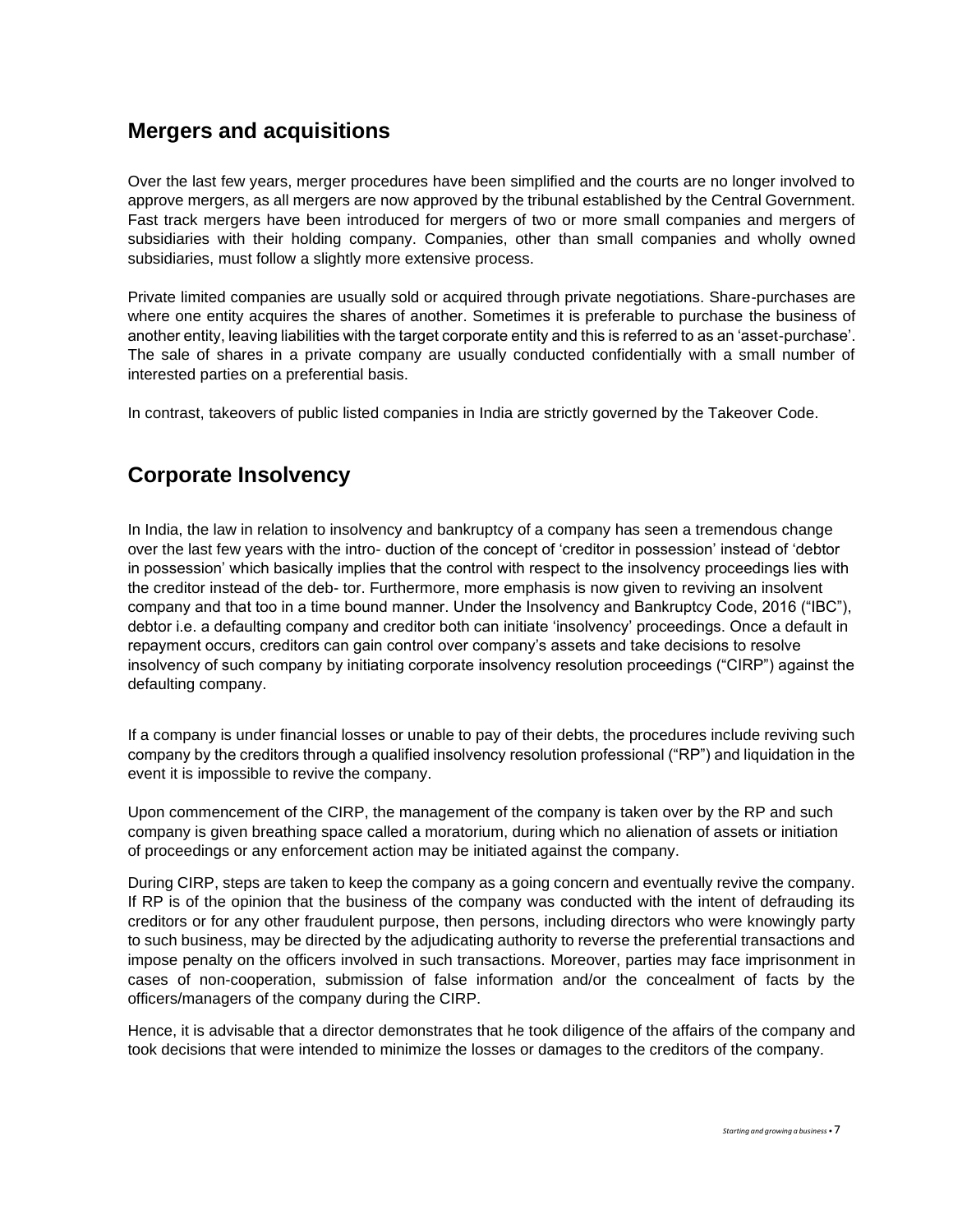As a part of its Covid relief package, Indian Government had announced suspension of commencement of CIRP which disallowed the lenders to drag a company to bankruptcy court for any defaults that arose during this period. However, this relief ended in the last week of March, 2021, leaving all subsequent defaults open to insolvency proceedings.

Recently, the Government has introduced "pre-pack" as an insolvency resolution mechanism for Micro, Small and Medium Enterprises (MSMEs) which envisages the resolution of the debt of a distressed company through a direct agreement between secured creditors and the existing owners or outside investors, instead of a public bidding process.

# **Winding up of companies**

There are two types of liquidation, either compulsory liquidation by or- der of tribunal in cases where a company has defaulted in payment of its debts, or a voluntary liquidation by resolution of the company in the event there is no default committed by the company and it is in position to repay its debts. Recent changes in India's law have made the process of voluntary winding up and compulsory winding up more streamlined.

Voluntary liquidation by the company requires the members as well as creditors, if any, of the company who represent two-thirds in value of the debt, to approve the resolution to wind up the company. The main objective of voluntary winding up is to suspend all business operations and dispense its assets, while also disbursing its debts and arrears.

The appointed qualified insolvency RP shall endeavor to complete the liquidation process within 12 months.

*Uday Ahlawat*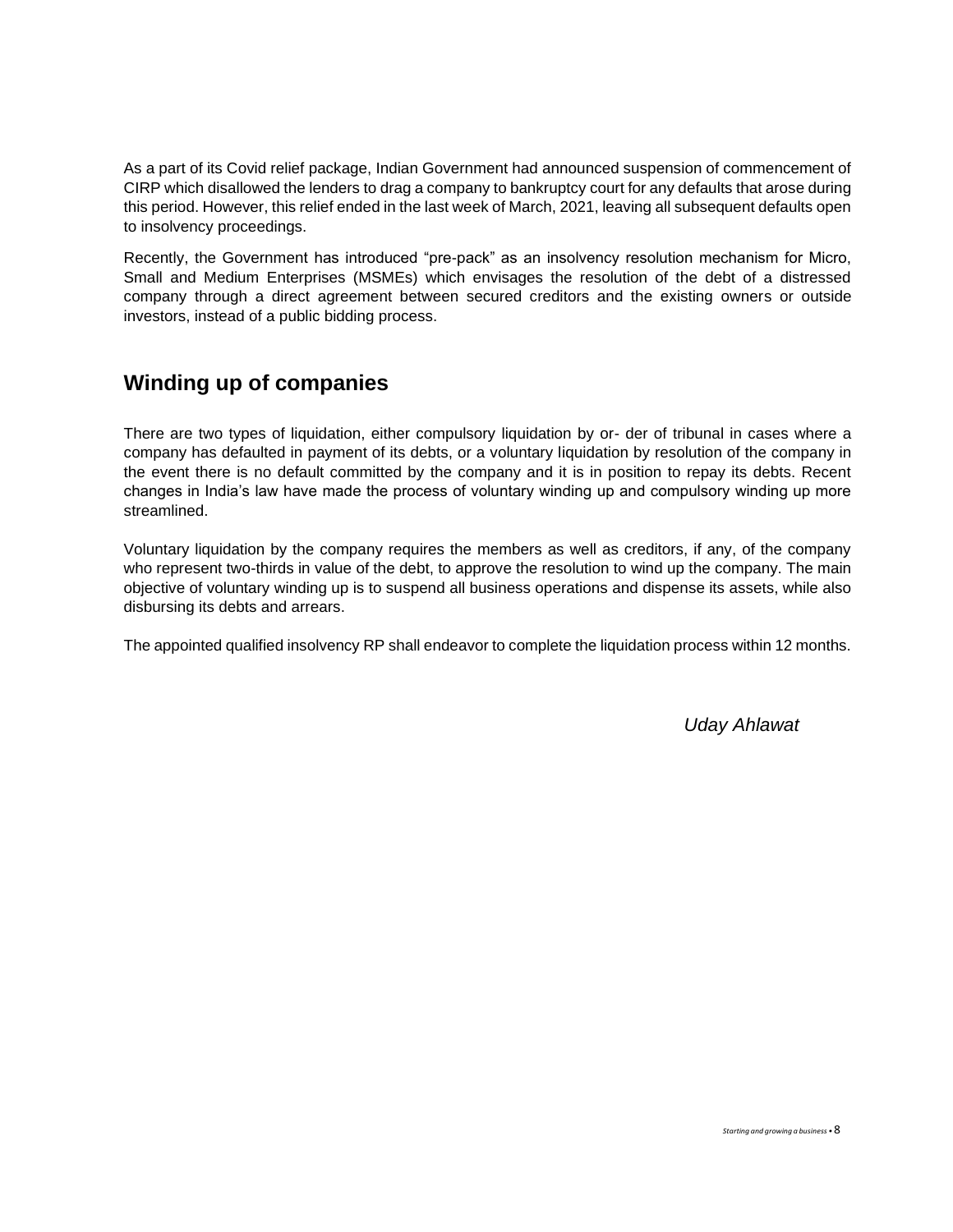#### **Contact**

#### **Sheena Ogra**

[sheena.ogra@ahlawatassociates.in](mailto:sheena.ogra@ahlawatassociates.in)

**Gitika Kohli**  [gitika.kohli@ahlawatassociates.in](mailto:gitika.kohli@ahlawatassociates.in)

New Delhi Ahlawat & Associates [uday@ahlawatassociates.in](mailto:uday@ahlawatassociates.in) Tel: +91 11 41023400 Tel: +91 11 41012214 **Uday Ahlawat**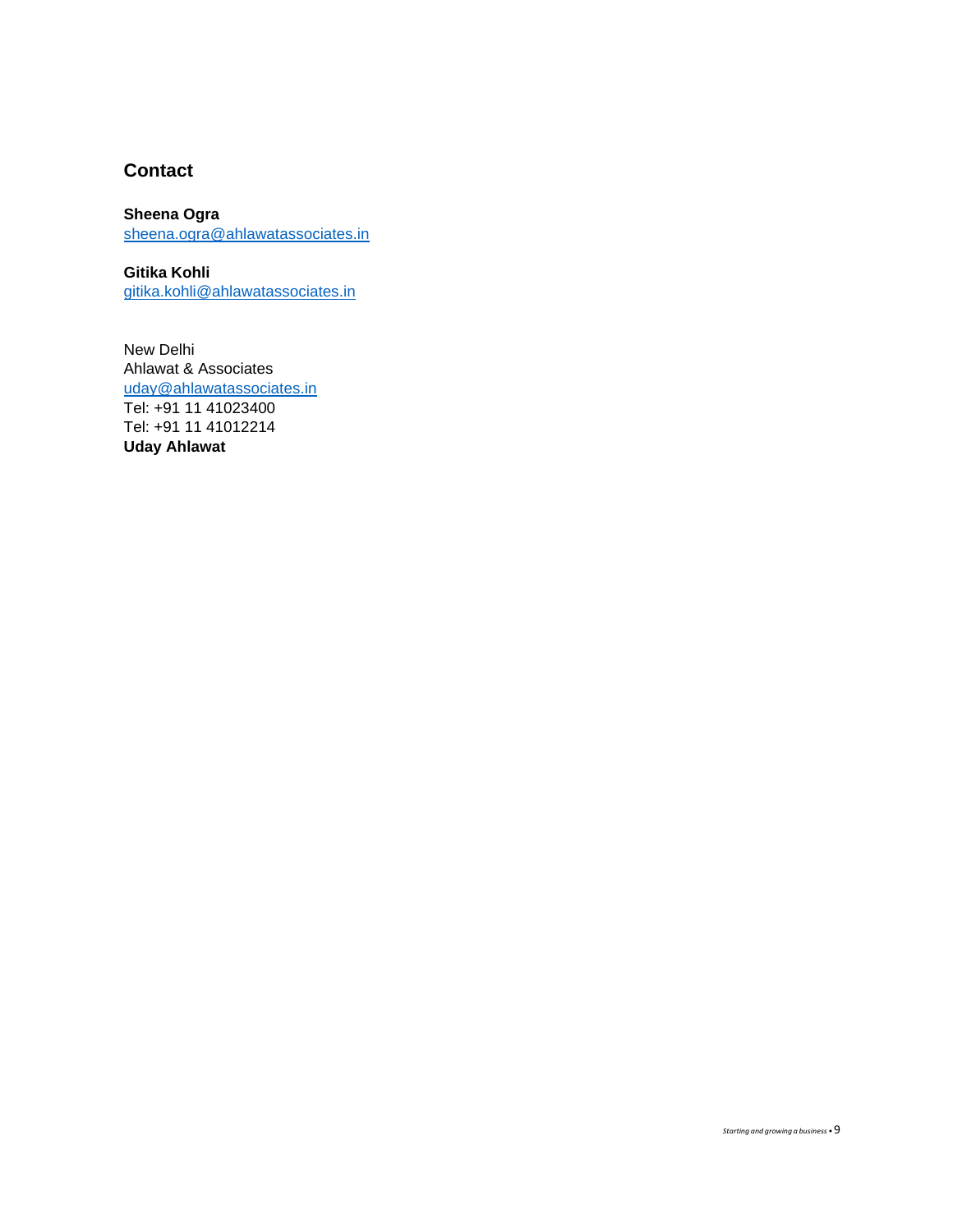# **Tax overview**

#### **Company/Firm registration**

Every new business, whatever its legal form, must register with the Related Governing Body. Companies or Limited Liability Partnerships (LLPs) are required to register with the Registrar of Companies (pursuant to provisions of the Companies Act 2013). Partnerships are re- quired to register pursuant to the Partnership Act 1932.

#### **Setting-up Costs**

The statutory cost of registering a company/LLP can start from two thousand Indian rupees. The cost depends upon various factors such as the authorized share capital and the state in which the registered office is located. There are no statutory registration costs in terms of taxation (PAN, TAN & GST) for a company/LLP except in case of partnerships where a nominal fee payable.

# **National current benefit tax**

## **Direct Tax**

#### **Income tax for Body Corporates**

Taxable profits of both companies and branches carrying out business in India are subject to a corporate income tax rate of 25% if the turnover or gross receipt doesn't exceed Rs.50 Cr. otherwise the corporate income tax rate is 30%. The corporate income tax rate on foreign companies is 40%. Education cess and SHEC is charged at 4% over and above tax. A surcharge is also applicable and this may vary from 3% to 10%, depending upon the taxable income.

Income tax for Individuals

#### **Income tax for Individuals**

Every Individual is liable to pay income tax (on income accrued or received in India). Individuals with an income up to INR 2,500,000 is not liable to tax. The income tax on any income above INR 2,500,000 is 5%. For an income of INR 10,000,000 the tax rate is 20% and for an income of above INR 10,000,000 the income tax rate is 30%. A surcharge is also applicable for in comes which exceed INR 50,000,000.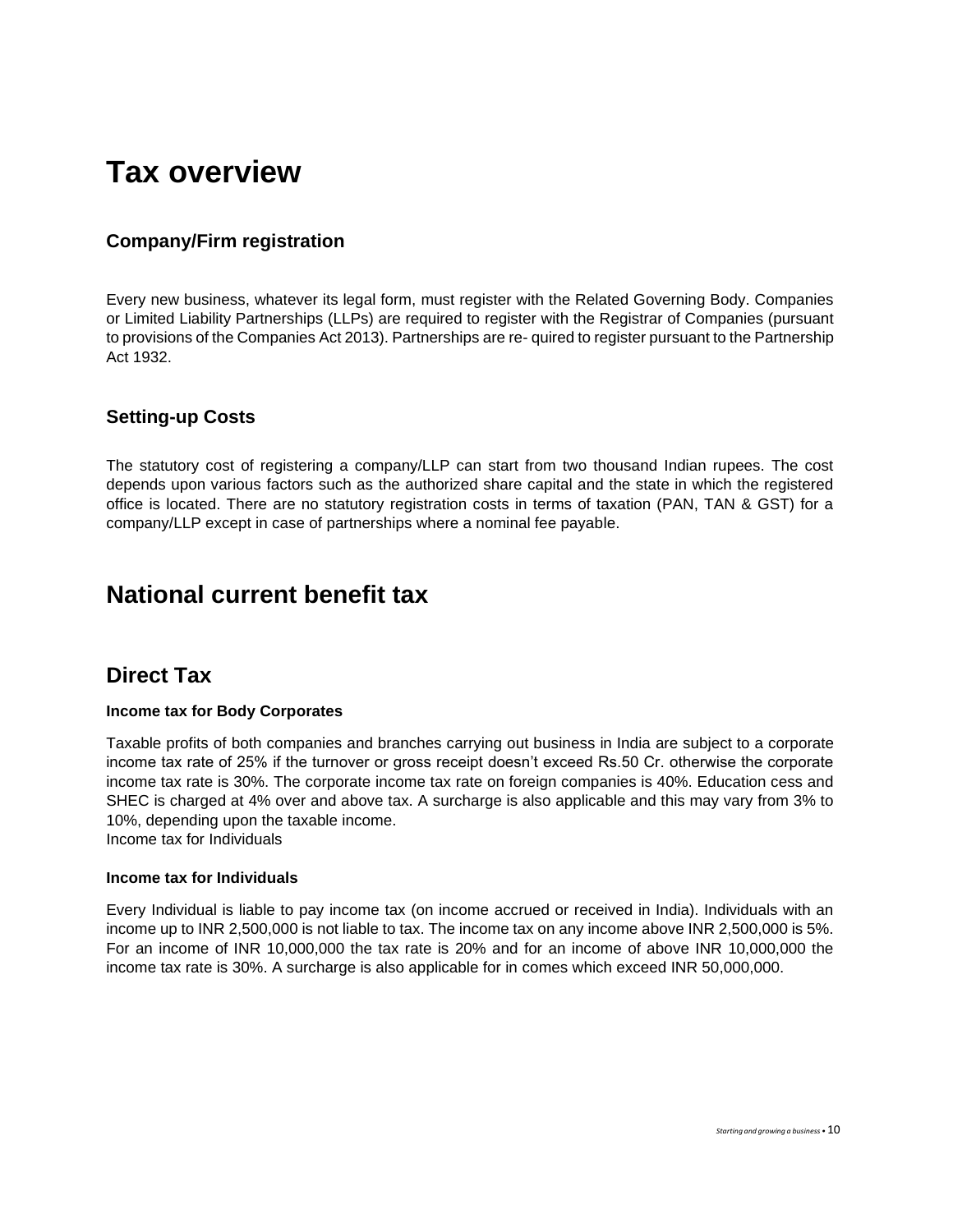# **Indirect Tax**

#### **Goods & Services Tax**

On 1 July 2017, India successfully implemented the "Goods & Services Tax". This has altered the entire indirect taxation system. GST was implemented to reduce the occurrence of double taxation. GST includes several indirect taxes, such as central excise duty, service tax and VAT.

Tax rates on various services and products range from 0% to 28%. For organizations where the turnover exceeds the amount prescribed, GST registration is mandatory. If an organization is operating in different states of India, it is required to have GST registration in every particular state.

#### **Value Added Tax (VAT)**

Alcohol for human consumption, petrol and petroleum products and natural gas are do not fall under the scope of goods and service tax. However, VAT is still applicable on some specific products.

#### **Securities Transaction Tax (STT)**

STT is an indirect tax, which is levied at the time of sale and purchase of securities through the Indian Stock Exchanges. These securities include shares, mutual funds and F&O transactions.

#### **Stamp Duty**

Stamp Duty is an Indirect Tax levied by the State Government on the transfer of immovable property located in their state. It is also levied by the government on all legal documents. The Stamp Duty Tax may vary from state to state.

## **Treaties for the avoidance of double taxation**

India has a wide range of double tax treaties. The double taxation treaty cover almost all the industrialised countries and a number of others. The rates negotiated for withholding tax rates are often lower than other countries manage to obtain.

## **Benefit distribution (National withholding taxes)**

India charges a dividend distribution tax on profit distributions by resident companies. The dividend distribution tax rate is 20.36% (including surcharge and cess). A distribution of dividends by an Indian company to a shareholder is exempt from taxation in the hands of Shareholder.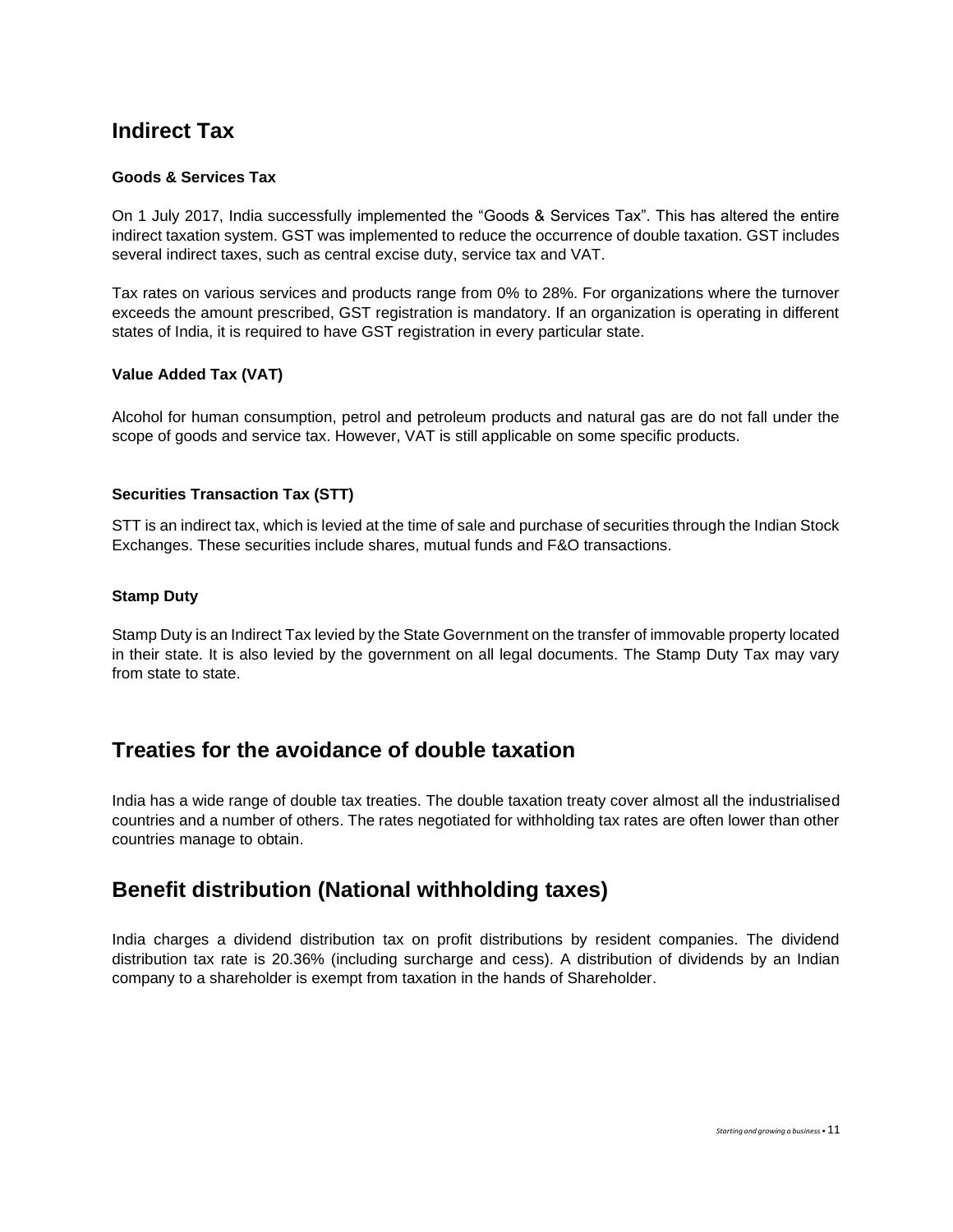# **Tax treatment of losses**

Pursuant to the Income Tax Act 1961, losses may be carried forward for eight years, subject to certain conditions. Restrictions apply to losses that are classified as business losses. These business losses can be set- off against business profits of future years and are also subject to other conditions.

Furthermore, in the event of a major change of the ultimate shareholder, losses that have been incurred before the moment of the change cannot be offset against future profits unless certain conditions are met.

# **Employer obligations** (salary taxes, social security)

In general, an employer is obliged to pay professional tax to the tax authorities (in specific states of India). In relation to payment of salary and wages, various laws must be complied with such as the Payment of Wages Act, the Payment of Bonus Act and the Payment of Gratuity Act. Organizations are also required to register itself under Employee Provident Fund Organization pursuant to the Employees' Provident Funds and Miscellaneous Provisions Act. Registration under Employees' State Insurance Corporation is also required.

In cases of Employee State Insurance and Provident Fund, both employer and employee contribute a specific percentage of an employee's salary and an employer must deposit the same within a specified time. Companies are also liable to comply with Corporate Social Responsibility pursuant to the Companies Act.

 *Sameer Mittal*